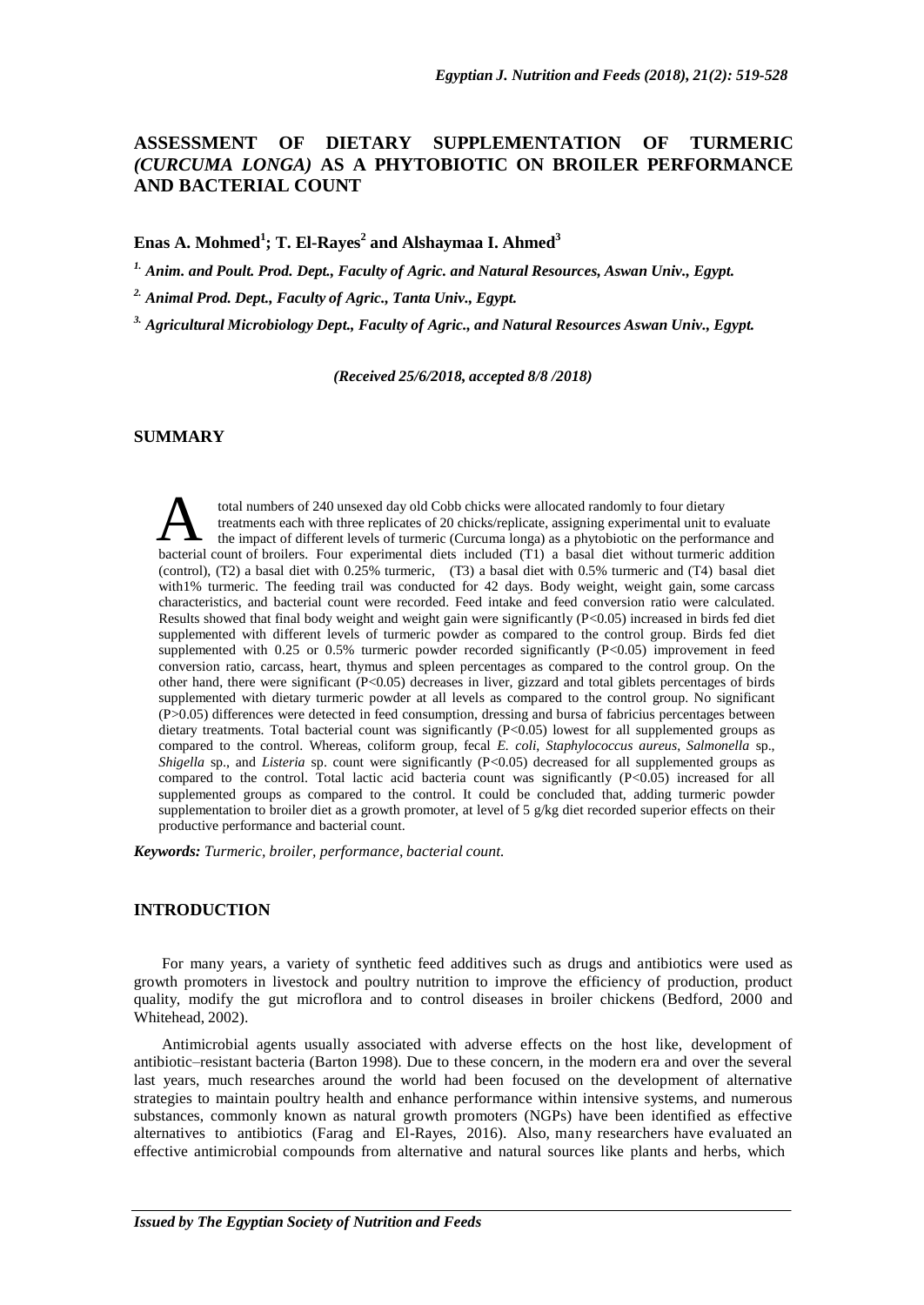benefits the health of digestive tract (Patterson and Burkholder, 2003; Stephen and Hargreaves, 2007 and Al-Mashhadani, 2015).

Phytobiotics represent a wide range of bioactive compounds that can be extracted from various plant sources. Many medicinal plants can be used as potential phytobiotic compounds to improve productive performance and modify the gut microflora in broiler chickens. (Bedford, 2000 and Wenk, 2003). Bioactive phytobiotic compounds led to beneficial effects in animal nutrition, it may be due to the stimulation of feed consumption, improving the secretion of endogenous digestive enzyme, enhancing of immune response and antimicrobial and antioxidant actions (Toghyani *et al*., 2010, 2011).

Turmeric (*Curcuma longa*) is one of herbaceous plant that belongs to the Zingiberaeceae family. It has a wide range of bioactive compounds that can be extracted from it such: curcumin, dimethoxycurcumin, bisdomethoxycurcumin, (Wuthi-Udomlert *et al*., 2000) and tetrahydrocurcuminoids (Osawa *et al*., 1995). So, it has antimicrobial, antioxidant and other useful properties. Also, it has been used in the old ages as a flavoring agent, a medicinal herb, and a dyeing agent (Iqbal *et al.*, 2003 and Chaturvedi, 2009). Moreover, Curcumin has been studied as an anti-inflammatory (Holt *et al.,* 2005), a chemo preventive agent (Duvoix *et al.,* 2005). It is used in gastrointestinal and respiratory disorders (Anwarul *et al.,* 2006). In addition, Soni *et al.,* (1997) reported the protective effects of turmeric in the prevention of aflatoxin-induced mutagenicity and hepatocarcinogenicity.

Many researchers evaluated the effects of dietary turmeric supplementation on broiler performance. Also, Various studies have shown the antimicrobial effects of extracts of roots of *Curcuma longa* on various microorganisms like *Staphylococcus aureus, Staphylococcus epidermidis, Enterococcus faecalis, Escherichia coli, Klebsiella pneumonia, Candida albicans, and Candida kruseii* (Rambir *et al*., 2002; Niamsa and Sittiwet, 2009; Kang-Ju Kim *et al*., 2005 and Park *et al.,* 2005); however, the results have not been consistent. The current study was conducted to shed more light on the effect of different levels of turmeric powder as feed additive on productive performance, carcass characteristics and intestinal microflora of broiler chick.

## **MATERIALS AND METHODS**

This experiment was carried out at a private commercial poultry farm under supervision of Animal Production Department, Faculty of Agriculture, Tanta University.

### *Birds and management:*

A total number of 240 unsexed one-day-old Cobb broiler chicks were individually weighed and randomly distributed into four equal groups, each included three replicates of 20 chicks. Four experimental diets included (T1) a basal diet without turmeric addition (control), (T2) a basal diet with turmeric at the level of 0.25%, (T3) a basal diet with turmeric at the level of 0.5%, (T4) a basal diet with turmeric at the level of 1%. The experimental diets were formulated to cover all nutrient requirements of broiler chicks according to (NRC, 1994). The composition and calculated analysis of the basal diet are presented in Table 1. The response of the chicks was assessed in terms of weekly body weight, weight gain, feed intake and feed conversion ratio. At 42 days of age, three birds from each treatment were sacrificed, scalded, de-feathered and carcasses were eviscerated and evaluated.

#### *Bacterial enumeration:*

Ten grams of the ileal digesta were weighed in a sterile stomacher bag, and then 90 ml from maximum recovery diluents was added to the sample, the sample was well mixed using stomacher machine. Further serial dilution was done (if needed) by a mean of a 1 ml pipette transferred into two petri dishes, and then the media were poured.

Appropriate dilutions prepared from ileal digesta sample were used for inoculating different nutrient and selective media. The bacteriological examinations of ileal digesta samples included total bacterial counts, *total coliform*, *fecal coliform*, *Salmonella spp*., total lactic acid bacteria and *Shigella spp,* total *listeria* sp. and total *staphylococcus* ssp. The identification and enumeration procedures were carried out in the Department of Microbiology, Faculty of Agriculture, Ain Shams University, as described below.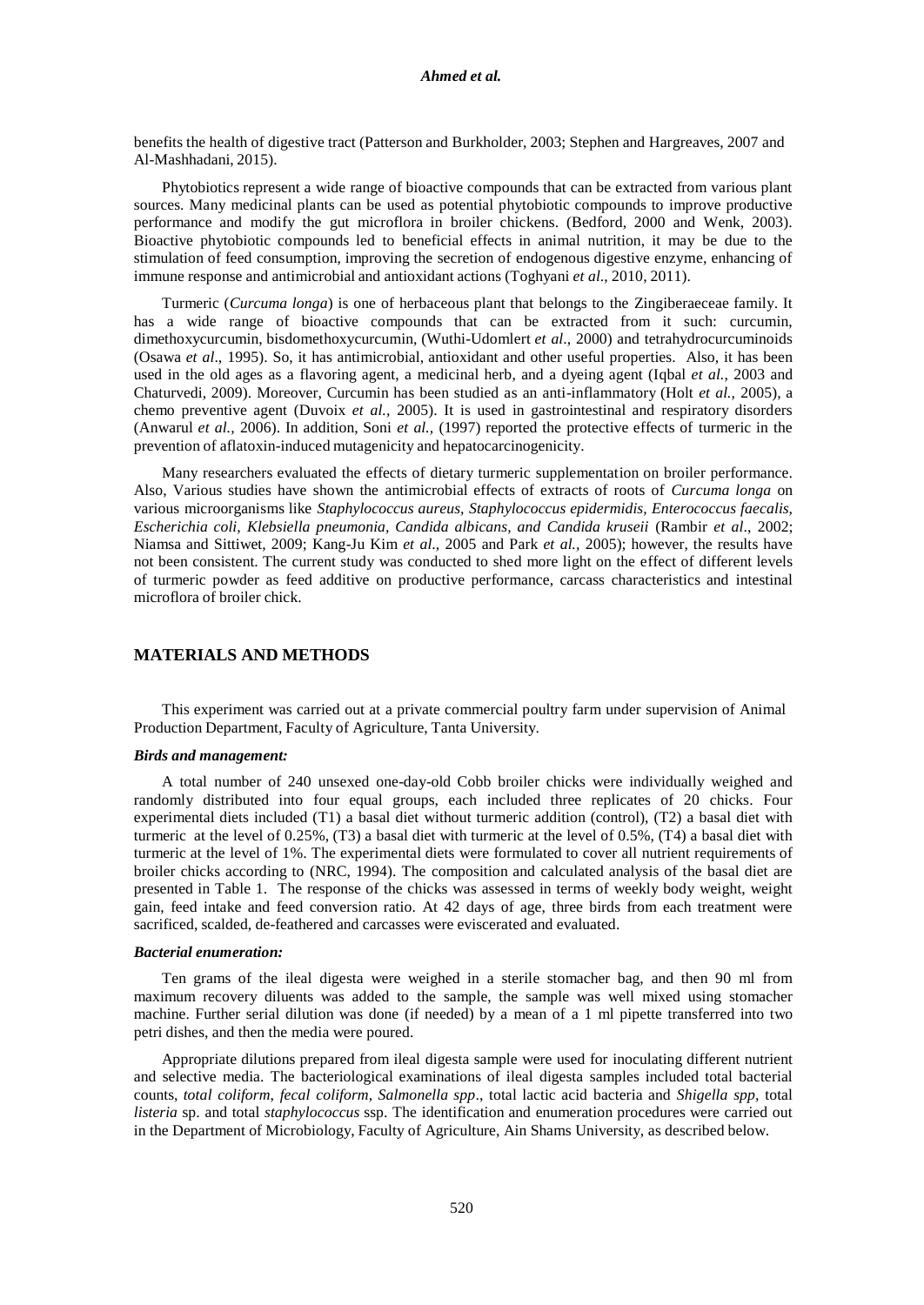| Ingredients                               | <b>Starter</b> | Finisher |
|-------------------------------------------|----------------|----------|
| Yellow corn                               | 50.48          | 63.60    |
| Soybean meal (44%)                        | 32.65          | 26.90    |
| Corn gluten meal (62%)                    | 7.00           | 1.23     |
| Vegetable Oil                             | 6.00           | 4.86     |
| Ground limestone                          | 1.45           | 1.20     |
| DI-Calcium Phosphate                      | 1.69           | 1.41     |
| <b>NaCl</b>                               | 0.30           | 0.30     |
| $Permix^*$                                | 0.30           | 0.30     |
| DL-methionine                             | 0.10           | 0.10     |
| L-Lysine HCl                              | 0.03           | 0.10     |
| Total                                     | 100            | 100      |
| Calculated analysis**                     |                |          |
| Crud protein, %                           | 23.00          | 18.03    |
| Metabolizable energy $(K \text{ cal/kg})$ | 3200           | 3200     |
| Ether extract (EE %).                     | 2.40           | 2.66     |
| Crude fiber $(CF\%)$                      | 3.50           | 3.30     |
| Calcium                                   | 1.03           | 0.86     |
| Available phosphorus, %                   | 0.45           | 0.39     |
| Lysine, %                                 | 1.11           | 0.90     |
| Methionine                                | 0.50           | 0.40     |

**Table (1): Composition and calculated analyses of the experimental diets**

\* Each 3 kg of premix contained: vit. A 12000 IU, vit. D 2200IU, vit. E 10 mg, vit. K3 2000 mg, vit. B1 1000 mg, vit. B2 5000 mg, vit. B6 1500 mg, vit. B12 10 mg, pantothenic acid 10 mg, niacin 30 mg, folic acid 1000 mg, biotin 50 mg, choline chloride 300 mg, manganese 60 mg, zinc 50 mg, copper 10 mg, Iron 30 mg, Iodine 1000 mg, selenium 100 mg and CaCo3 to 3 g  $**$ According to NRC. 1994.  $100 \text{ mg}$ , *cobalt*  $100 \text{ mg}$  *and*  $CaCo3$  *to*  $3 \text{ g}$ 

#### *Counts of total bacteria:*

Enumeration of total plate count was carried out according to ISO 4833 (2003). Ten-fold serial dilution of the bacterial suspension was made. This was done until  $10^{-7}$  dilution was achieved. Then 0.1 ml was pipetted from the  $10^{-7}$  dilution onto the surface of each of two Petri dishes containing 15 ml of a solidified and sterile plate count agar (PCA), and then spread evenly with a sterile glass spreader. The plates were then incubated for a maximum of 24-72 hrs. at 30°C (including the control plates).

#### *Counts of total lactic acid bacteria:*

Total lactic acid bacteria were enumerated on MRS Agar (Difco) by serial dilutions ( $10^{-5}$  and  $10^{-7}$ ). Plates were incubated in an aerobic condition by using pouring plate technique at 37°C for 24-72 hours.

## *Counts of total coliforms and faecal coliform:*

Total coliforms and fecal coliform were estimated on a MaConkey agar (Eaton *et al*., 1995) using pouring plate technique by serial dilution  $(10^{-3}$  and  $10^{-4})$ . Plates were incubated aerobically at 37°C for total coliforms or 44.5 ºC for fecal coliform for 24-48 hours for coliform and fecal coliform, respectively.

#### **Counts of** *Salmonella spp***:**

Detection of salmonella was carried out according to modified ISO 6579 (2002). Twenty-five grams of the ileal sample were weighed in a sterile stomacher bag or flask, and then 225 ml of buffer peptone water was added, then 1ml was plated onto XLD plates and incubated at 37 °C for 24-48 hrs. Typical colonies of Salmonella in XLD were red with black centre. Biochemical reaction (triple sugar iron agar, lysine iron agar, citrate agar and urea agar) was used for confirmation of Salmonella typical colonies.

Data were subjected to the analysis of variance by using the General Linear Models (GLM) Procedure of the Statistical Analysis System (SPSS, version, 18.0; 2010), according to the following model:  $Y_{ij} = \mu + T_i + e_{ij}$ . Where:  $Y_{ij}$  = observation.  $\mu$  = overall mean.  $T_i$  = a fixed effect of treatment.  $e_{ijk}$  = experimental error.

Differences among treatment means were detected using Duncan's multiple range test (Duncan, 1955).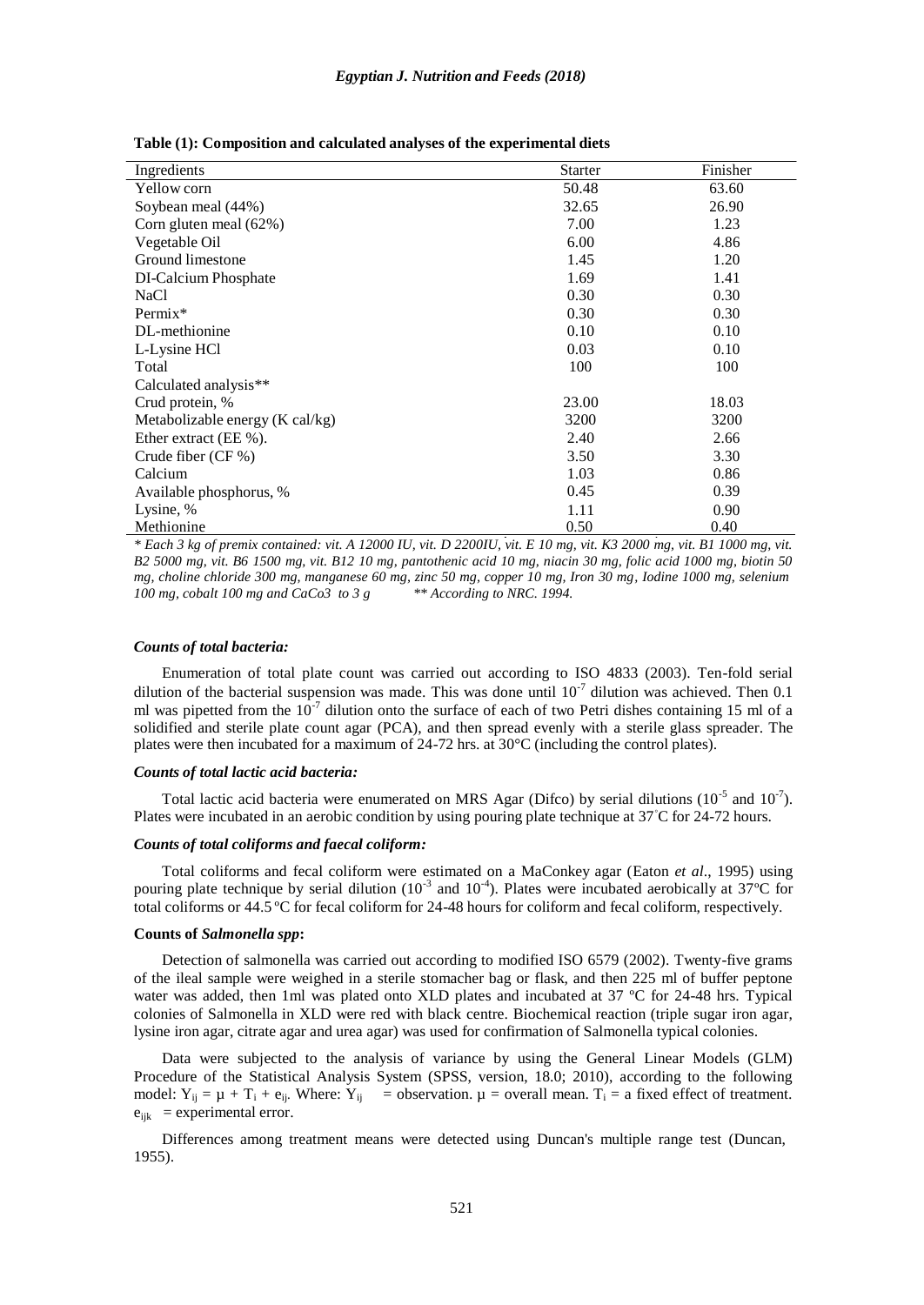## **RESULTS AND DISCUSSION**

Data presented in Tables (2 and 3) showed the influence of turmeric supplementation at different levels (0, 0.25, 0.5, and 1 %) on productive performance of broiler chicks during all experimental periods. Data revealed that, live body weight values at 21 days of age were not affected ( $p>0.05$ ) by turmeric supplementation levels. Hence, at 42 days of age, birds fed dietary 0.5% turmeric recorded significantly (P≤0.05) increased in body weight by 7.77% compared to control. During the starter period, weight gain was not influenced (P>0.05) by turmeric supplementation at all levels. Even though, weight gain of broiler chicks fed dietary 0.5% dietary turmeric significantly (P≤0.5) increased by 7.89 and 7.89% as compared to the control group during finisher and the entire experimental period, respectively.

|  | Table (2): Average body weight of broiler chicks as affected by turmeric supplementation levels. |  |  |  |
|--|--------------------------------------------------------------------------------------------------|--|--|--|
|  |                                                                                                  |  |  |  |

| Final BW at $42 \text{ day (g)}$ | BW at 21 day $(g)$ | (g)  | Initial BW Turmeric levels % |
|----------------------------------|--------------------|------|------------------------------|
| $2373.8^{b}$                     | 796.5              | 41.7 | Control $(T1)$               |
| $2470.3^{ab}$                    | 828.5              | 42.1 | $0.25\%$ (T2)                |
| $2558.2^{a}$                     | 837.3              |      | 42.2 $0.50\%$ (T3)           |
| $2431.2^{ab}$                    | 804.5              | 41.9 | $1.00\%$ (T4)                |
| ±51.07                           | ±14.24             |      | $\pm 0.6$ SEM                |
| ∗                                | <b>NS</b>          | NS.  | Significant                  |

a and b: Means of each column followed by the same letter are not significantly different at the 5% level according *to Duncan's Multiple Range Test*. *SEM indicate standard error of means*  $NS$  *indicate not significant.* 

**Table (3): Average body weight gains (BG), feed consumption (FC), feed conversion ratio (FCR) of broiler chicks as affected by turmeric supplementation levels.**

| Turmeric           |          |                           | <b>Starter Period</b> |                            |                  | <b>Finisher Period</b> |                           |       | <b>Total Period</b> |                |
|--------------------|----------|---------------------------|-----------------------|----------------------------|------------------|------------------------|---------------------------|-------|---------------------|----------------|
|                    |          | From $0 - 21$ days of age |                       | From $21 - 42$ days of age |                  |                        | From $0 - 42$ days of age |       |                     |                |
| levels %           |          | WG                        | FC                    | <b>FCR</b>                 | WG               | FC                     | <b>FCR</b>                | WG    | FC                  | <b>FCR</b>     |
| 1.98 <sup>a</sup>  | 4626.5   | $2332.1^{b}$              | $2.28^{a}$            | 3602                       | $1577.3^{b}$     | 1.36                   | 1024.5                    | 754.8 |                     | Control $(T1)$ |
| $1.89^{ab}$        | 4591.5   | $2428.2^{ab}$             | $2.16^{ab}$           | 3549.5                     | $1641.8^{ab}$    | 1.33                   | 1042                      | 786.4 |                     | $0.25\%$ (T2)  |
| $1.83^{b}$         | 4617     | $2516^{\circ}$            | $2.10^{b}$            | 3620.5                     | $1720.9^{\rm a}$ | 1.31                   | 1045.5                    | 795.1 |                     | $0.50\%$ (T3)  |
| 1.90 <sup>ab</sup> | 4546.5   | $2389.3^{ab}$             | $2.17^{ab}$           | 3523.5                     | $1626.7^{ab}$    | 1.34                   | 1023                      | 762.6 |                     | $1.00\%$ (T4)  |
| $\pm 0.07$         | $+26.87$ | $67.4+$                   | $\pm 0.13$            | $+34.25$                   | $62.7+$          | $\pm 0.02$             | ±5.25                     | ±43.6 | <b>SEM</b>          |                |
| $\ast$             | NS       | ∗                         | *                     | NS                         | ∗                | NS                     | NS                        | NS    |                     | Significant    |

Means of each column followed by the same letter are not significantly different at the 5% level according to *Duncan's Multiple Range Test*. *SEM indicate standard error of means \* indicate P<0.05*

Adding turmeric to broiler chick diet did not significantly (P>0.05) affect on feed consumption during all experimental periods. Also, feed conversion ratio was not influenced (P>0.05) by turmeric additions during the starter period. On the other hand, FCR of broiler chicks fed 0.5% dietary turmeric significantly ( $P \le 0.5$ ) improved by 9.1 and 7.57% as compared to the control group during finisher and the entire experimental period, respectively. The significant improvement in productive performance of birds fed diet supplemented with 5.0 g/kg turmeric powder may be due to the ideal antioxidant activity which stimulates the synthesis of proteins from the bird's enzyme system. Also, it was stated that, turmeric would be possible to promote digestive enzyme and pancreatic lipase (Platel and Srinivasan, 2000). Additionally, Rajput *et al.,* (2012) cited that the inclusion of pure curcumin at level of 0.2% improved length and weight of the duodenum, jejunum and ceca villus of growing broiler chick. Moreover, turmeric could modify the gut microflora in broiler chickens resulting in balanced gut microbial ecosystem that leads to improvement of feed utilization represented in body weight and weight gain. The previous results are in agreement with findings of (Al-Sultan, 2003 and Durrani *et al*., 2006) who reported that turmeric meal supplementation at the rate of 0.5% improved growth performance of broiler chicken at 42 days of age. In addition, these results are compatible with those reported by Al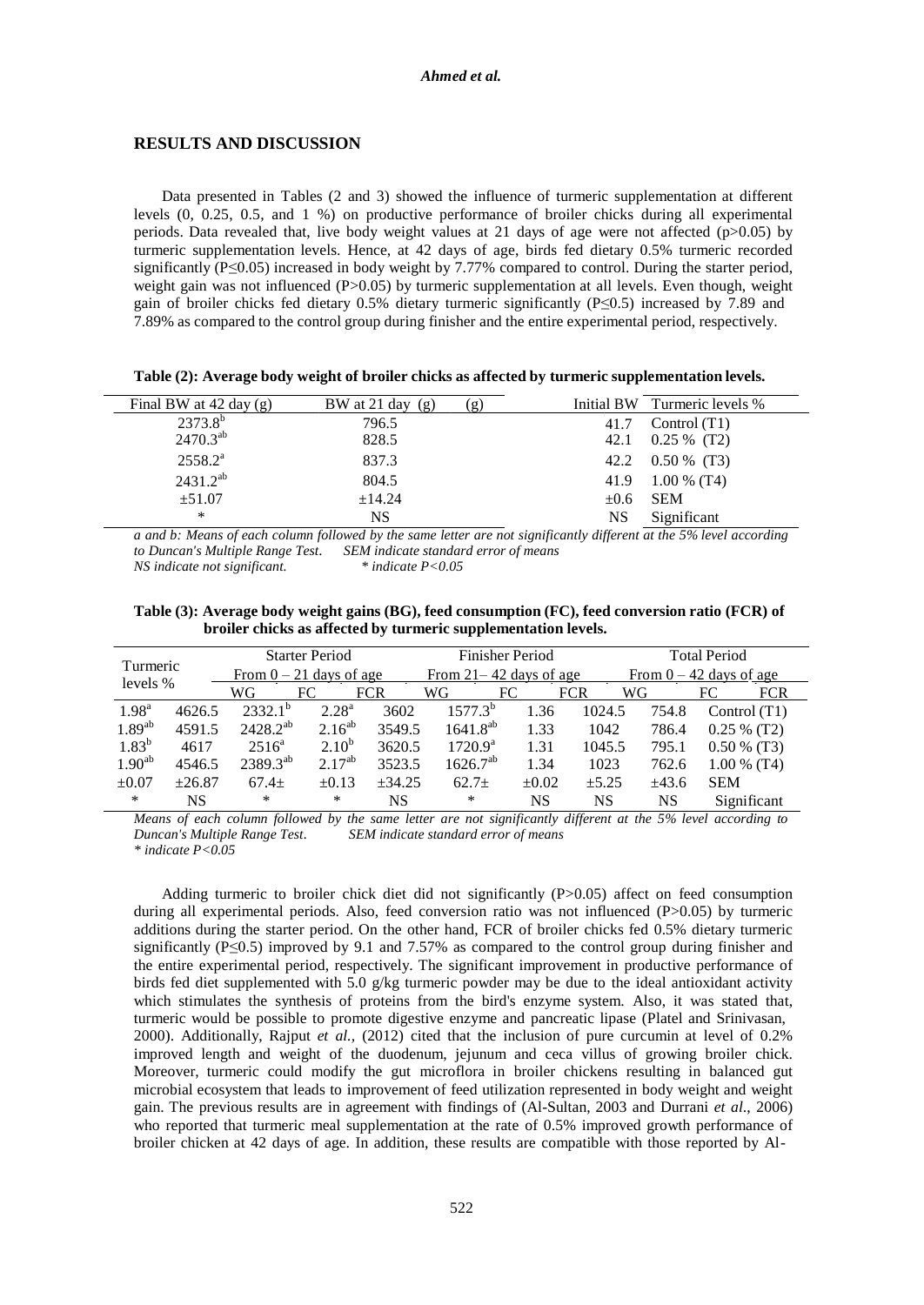Mashhadani, (2015), who found that final body weight and weight gain increased by increasing supplementation level of turmeric up to 4.0 g/kg.

The impact of turmeric supplementation levels (0, 0.25, 0.5, and 1 %) on some carcass characteristics and lymphoid organs weight of broiler chicks at the end of the experiment (42 days of age) are presented in Tables (4 and 5). Results showed that, the relative weight of gizzard, bursa of Fabricius and dressing percentage were not statistically (P>0.05) influenced by the dietary treatments. However, the inclusion of turmeric powder up to 0.25 % in broiler diet cause a significant (P≤0.5) increasing in relative heart, thymus and spleen weights by 12.77, 28.57 and 42.86% respectively, compared to control group. In the same trend, birds fed diet supplemented with 0.5% turmeric powder significant ( $P \le 0.05$ ) had the highly carcass percentage by 5.75% compared to control. On the other hand, birds fed control diet had the highest relative liver and giblets weight compared to the other groups. These results are compatible with findings of Durrani *et al*., (2006) and Nouzarian *et al*., (2011) they reported that, the inclusion of turmeric powder in broiler diets significantly caused a decrease in relative liver weight and increase in relative heart weight, accompanied by no differences in relative gizzard weight in comparison with control group

**Table (4): Effect of turmeric supplementation levels on some carcass traits of broiler chicks.**

| %Giblets       | %Gizzard          | %Heart             | % Liver           | % Dressing | % Carcass          | Turmeric levels % |
|----------------|-------------------|--------------------|-------------------|------------|--------------------|-------------------|
| $5.22^{\rm a}$ | $2.24^{\rm a}$    | $0.47^b$           | 2.51 <sup>a</sup> | 77.23      | 72.01 <sup>b</sup> | Control $(T1)$    |
| $4.73^{b}$     | 1.92 <sup>b</sup> | $0.53^{\rm a}$     | $2.28^{ab}$       | 78.12      | $73.39^{ab}$       | $0.25 \%$ (T2)    |
| $4.58^{b}$     | $1.83^b$          | 0.50 <sup>ab</sup> | $2.24^{ab}$       | 80.72      | $76.15^{\text{a}}$ | $0.50\%$ (T3)     |
| $4.52^{b}$     | $1.89^{\rm b}$    | $0.49^{ab}$        | $2.14^{b}$        | 77.20      | $72.68^{ab}$       | $1.00\%$ (T4)     |
| $\pm 0.12$     | $\pm 0.09$        | $\pm 0.02$         | $\pm 0.08$        | $\pm 1.19$ | $\pm 1.16$         | <b>SEM</b>        |
| $\ast$         | NS                | $\ast$             | $\ast$            | NS         | $\ast$             | Significant       |

-Means of each column followed by the same letter are not significantly different at the 5% level according to *Duncan's Multiple Range Test. SEM indicate standard error of means NS indicate not significant.*

| Table (5): Effect of turmeric supplementation levels on lymphoid organs weight of broiler chicks. |  |  |  |  |
|---------------------------------------------------------------------------------------------------|--|--|--|--|
|                                                                                                   |  |  |  |  |

| Turmeric levels % | %Thymus            | %Bursa     | % Spleen           |
|-------------------|--------------------|------------|--------------------|
| Control $(T1)$    | $0.28^{b}$         | 0.06       | 0.07 <sup>b</sup>  |
| $0.25 \%$ (T2)    | $0.36^{\rm a}$     | 0.07       | $0.10^a$           |
| $0.50\%$ (T3)     | $0.34^{ab}$        | 0.06       | 0.09 <sup>ab</sup> |
| $1.00\%$ (T4)     | 0.30 <sup>ab</sup> | 0.06       | $0.08^{ab}$        |
| <b>SEM</b>        | $\pm 0.02$         | $\pm 0.01$ | $\pm 0.01$         |
| Significant       | $\ast$             | NS         | $\ast$             |

*Means of each column followed by the same letter are not significantly different at the 5% level according to Duncan's Multiple Range Test. SEM indicate standard error of means -NS indicate not significant. \* indicate P<0.05*

The effect of different inclusion levels of turmeric (*curcuma longa*) on the intestinal microflora of chickens at the end of the experiment (42 days of age) are presented in Table (6) and Fig. (1and 2).

Means of total bacteria and pathogenic bacteria (*total coliform, fecal E. coli, Staphylococcus aureus, Salmonella sp., Shigella sp., and Listeria sp*.) counts were reduced in all supplemented groups (T2–T4) as compared to control group (T1). However, dietary supplementation of turmeric led to an increase in means of total lactic acid bacteria counts in all treatment groups (T2–T4) as compared to control group (T1). Results also showed that the intestinal microflora gradually increased or decreased with increasing turmeric concentration up till 1 %, being (T4) was the best treatment. The high concentration of turmeric (1%) increased the count of total lactic acid bacteria from 7.05 to 9.34 log cfug<sup>-1</sup> (1.13×10<sup>8</sup> -2.21×10<sup>9</sup>) cfug -1 ) and decreased each of total count, total coliform bacteria, fecal *E. coli, S. aureus and Listeria sp*. from 12.08:10.09, 7.99:5.51, 6.73:3.26, 6.53:3.30 and 6.94 :2.90 log cfug<sup>-1</sup>.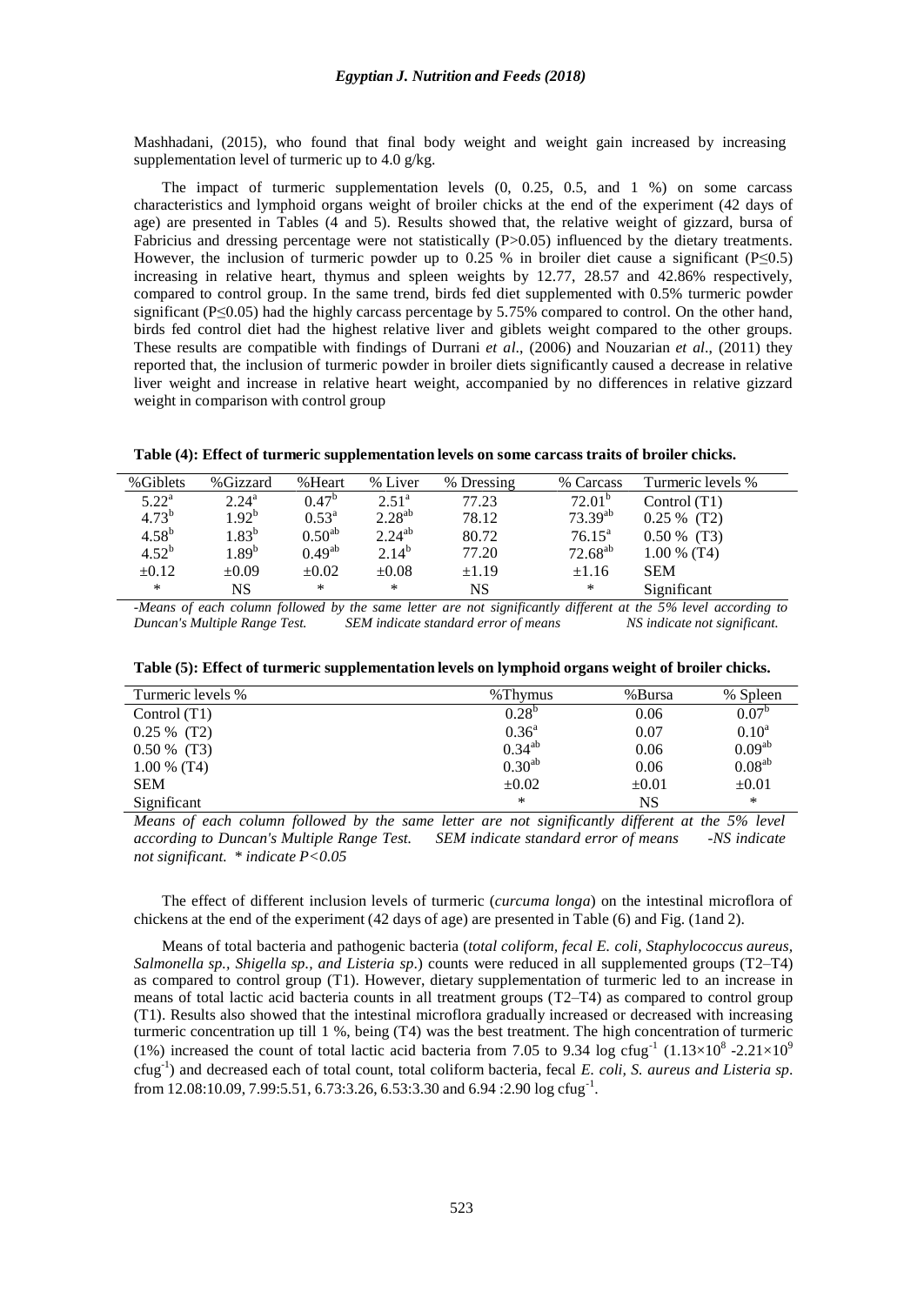|                | Turmeric supplementation levels % |                       |                |                            |  |  |
|----------------|-----------------------------------|-----------------------|----------------|----------------------------|--|--|
| $1.00\%$ (T4)  | $0.50\%$ (T3)                     | $0.25\%$ (T2)         | Control (T1)   | Microbial counts (CFU g-1) |  |  |
| $1.24x10^{10}$ | $1.38x10^{11}$                    | $1.83 \times 10^{11}$ | $1.20x10^{12}$ | Total bacterial count      |  |  |
| $2.21x10^{9}$  | $1.89x10^{9}$                     | $1.33 \times 10^8$    | $1.13x10^{8}$  | Total lactic acid bacteria |  |  |
| $0.32x10^6$    | $0.36x10^{7}$                     | $0.46x10^{7}$         | $0.98x10^{8}$  | Coliform group             |  |  |
| $0.18x10^3$    | $0.61x10^5$                       | $0.32x10^6$           | $0.54x10^{7}$  | Fecal E. coli              |  |  |
| $0.20x10^3$    | $0.30x10^5$                       | $0.45x10^5$           | $0.34x10^{7}$  | Staphylococcus aureus      |  |  |
| 0.00           | $0.68x10^{3}$                     | $0.56x10^6$           | $1.05x10^{6}$  | Salmonella sp.             |  |  |
| 0.00           | $0.43x10^3$                       | $0.78x10^5$           | $0.94x10^{6}$  | Shigella sp.               |  |  |
| $0.08x10^3$    | $0.18x10^4$                       | $0.50x10^6$           | $0.88x10^{7}$  | Listeria sp.               |  |  |

**Table (6): Influence of turmeric supplementation levels on microbiological counts (CFU g -1 ) of broiler chicks.**

The regression equation between turmeric concentrations and mean counts of tested bacteria is illustrated by Fig. (1). Results indicated that the regression equation in case of lactic acid bacteria was proportional effect being  $Y=0.5027X + 7.4428$ , it might due to the high concentration of turmeric caused in log10. Whereas, the regression was disproportionate effect for another tested bacteria being  $Y = -$ 0.608X+12.664 of total bacteria, Y =  $-$  0.754 X+8.565 of total coliform group, Y =  $-1.415$  X + 8.3573 of fecal *E. coli*, Y= -1.8979X + 8.3953 of *Salmonella sp*., Y=-1.9178X + 8.4192 of *Shigella sp.*, Y= - 1.3568X + 8.3424 of *Listeria sp*. and Y= - 0.686X7 + 6.2076 of *Staphylococcus aureus*, respectively, it could be a rebutted to turmeric, with high concentration which decrease the bacterial counts in log10 . In case of *Salmonella spp*. and *Shigella spp.* counts, it was observed that the mean counts was decreased with increasing turmeric concentration which decreased up to  $5.75\&$  4.89 log cfug<sup>-1</sup> (0.56  $\times 10^5 \& 0.78 \times 10^6 \text{ c}$ fug<sup>-1</sup>) at 0.25 % of turmeric in T2 group, 3.83 &3.63, (0.68  $\times 10^3 \& 0.43 \times 10^4 \text{ c}$ fug<sup>-1</sup>) at 0.5% turmeric in T3 group. While at 1% concentration of turmeric, both *Salmonella spp*. and *Shigella spp*. did not affect any growth on agar plates.

Results in Fig (2) showed the percentage inhibition of pathogenic bacteria at leading with turmeric with different concentrations (0.25, 0.5 and 1%). The effect of turmeric concentration were classified into three categories (strong, moderate and weak) according to percent inhibition which ranged from 4- 25%, 30-50% and 51-100%,respectively. Results indicated that feeding with turmeric supplementation at 0.25and 0.5% had an effect ranged from low to moderate inhibition of pathogenic bacteria, while the effect of feeding with 1% turmeric was high inhibition of pathogenic bacteria as the percentage ranged from 51- 100%. Both *Salmonella spp.* and *Shigella spp*. were strongly inhibited at 100% with 1% of turmeric concentration as compared to inhibition at 0.25% (weak inhibition ranged from 4.49 to 18.09%) and 0.5% (moderate inhibition ranged from 36.38 – 39.20%), respectively. Also, addition of 1% turmeric as feed supplemented led to inhibit both fecal *E. coli* and *Listeria sp.* with high inhibition (51.56 and 58.20%) and coliform group with moderate inhibition (31.04%), respectively. These results are in agreement with Al-Mashhadani, (2015) who cited that turmeric has been shown to control and restrict the growth and colonization of many species of pathogenic and non-pathogenic bacteria in the chicken's gut resulting in balanced gut microbial ecosystem which improved feed utilization that reflected on body weight and weight gain. And that increase lactobacillus increasing lactobacillus count, accordingly, could be used as growth promoter. Lactobacillus count was significantly (P<0.05) highest for all supplemented groups as compared to the control. Also, Gupata *et al .* (2015) reported that, the ability of rhizome of *C. longa* extracts to inhibit the growth of tested pathogen is an indication of its broad spectrum antimicrobial potential that can be used to management of microbial infections.

# **Conclusion**

So, it could be concluded that, dietary supplementation of turmeric (*Curcuma longa*) at 0.5 and 1.0% gave an enhancement of Lactic acid bacteria as well as a reduction of pathogenic bacteria in the intestine and improve productive performance of broiler chicken.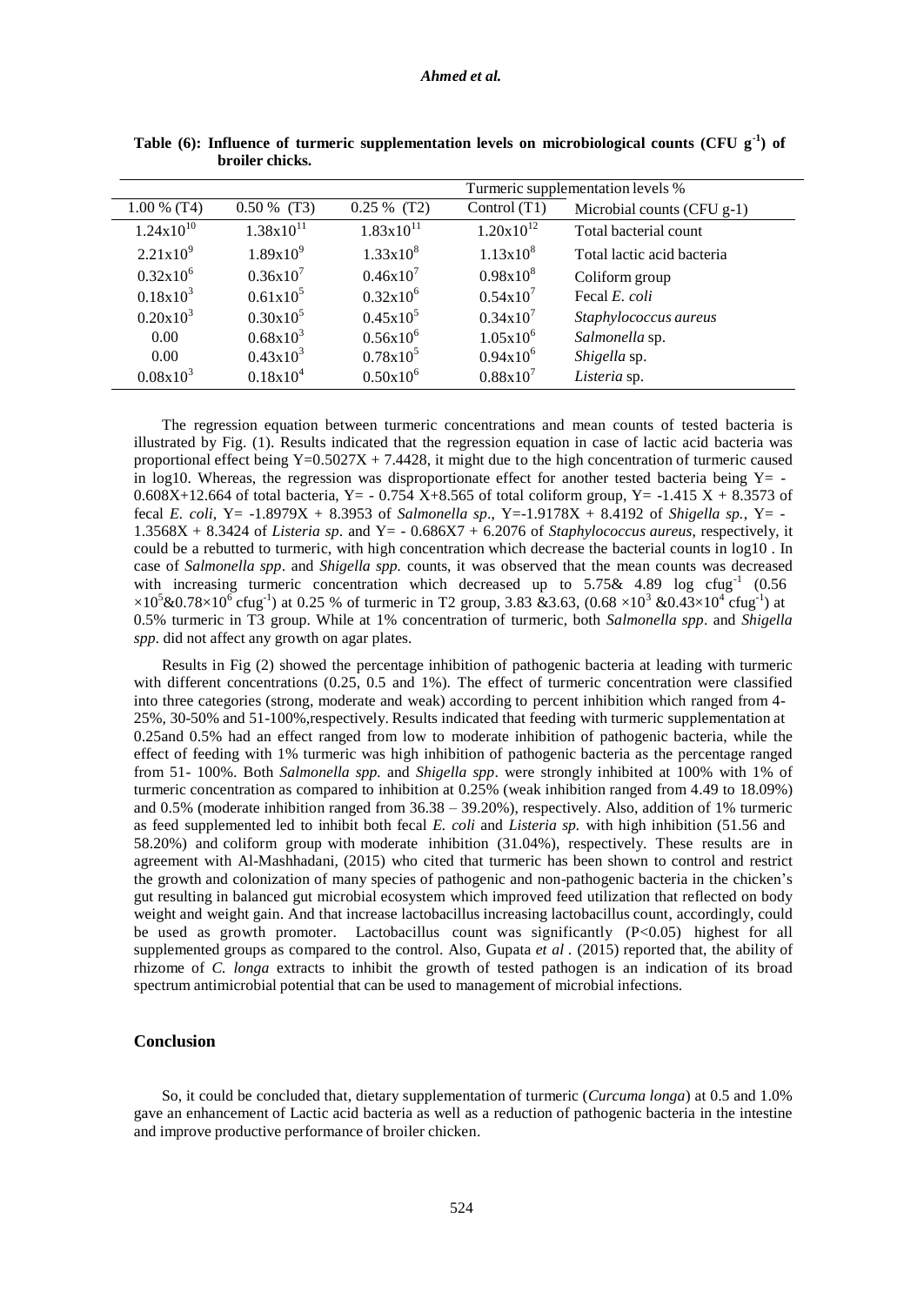

*Fig. (1): Regression equation and determination coefficient (R2) between experimental groups and microbial counts in*  $log10$   $CFU g<sup>-1</sup>$ . *. Data are expressed as error bars with percentage 5% value*



*Fig. (2): % inhibition of pathogenic bacteria using three different concentrations of Curcuma longa (0.25, 0.5 and 1%).*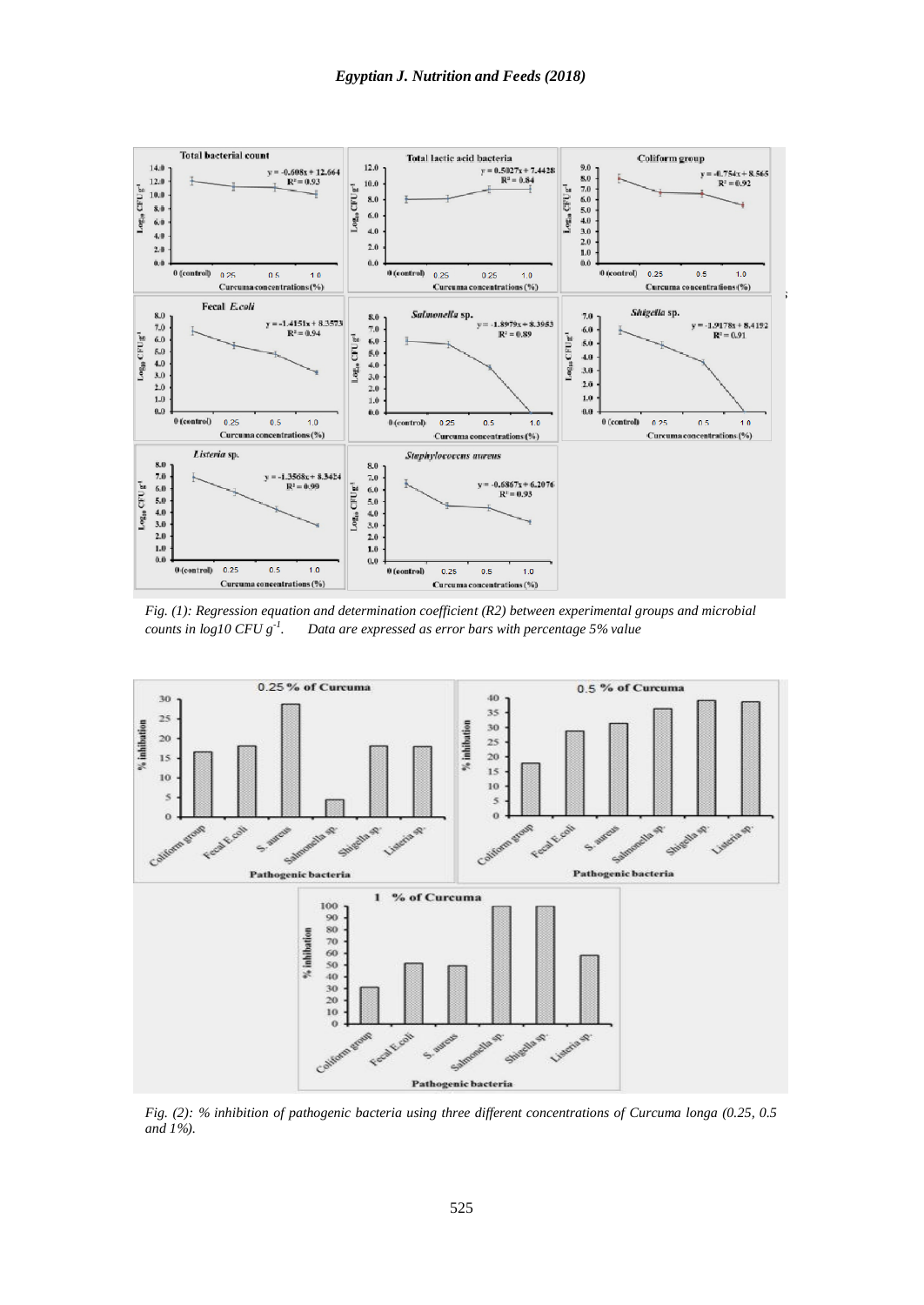### **REFERENCES**

- Al-Mashhadani Hanan E. (2015). Effect of different levels of turmeric (curcuma longa ) supplementation on broiler performance , carcass characteristic and bacterial count. Egypt. Poult. Sci., 35 (I): 25 -39 (2015)
- Al-Sultan, S.I, (2003). The effect of Curcuma longa (turmeric) on overall performance of broiler chickens. Int. J. Poult. Sci., 2: 351-353.
- Anwarul H.G., J.Abdul, N.Muhammad and M. Kashif.(2006). Pharmacological basis for the use of turmeric in gastrointestinal and respiratory disorders. Life Sci. 76:3089-3105.
- Barton, M.D. (1998). Does the use of antibiotics in animals affect human health? Australian Veterinary Journal 76, 177–180.
- Bedford, M. (2000). Removal of antibiotic growth promoters from poultry diets: implications and strategies to minimise subsequent problems. World's Poultry Science Journal 56, 347–365.
- Chaturvedi T. P.(2009). Uses of turmeric in dentistry: An update. Indian J Dent Res.,20: 107-9.
- Duncan, D.B., (1955). Multiple range test and F-test. Biometrics, 11: 1-42.
- Durrani F.R, M. Ismail, A. Sultan, S.M. Suhail, N. Chand and Z. Durrani.(2006). Effect of different levels of feed added turmeric (Curcuma longa) on the performance of broiler chicks. J.Agric. Biol. Sci. 1:9-11.
- Duvoix, A., R. Blasius, S. Delhalle, M. Schnekenburger, and F. Morceau, (2005). Chemopreventive and therapeutic effects of curcumin. Cancer Letters, 223:181-190.
- Eaton, A., L. Clescceri and A. Greenberg, (ed.) (1995) Standard Methods for the Examination of Water and Wastewater. Washington, DC: American Public Health Association.
- Farag S. A. and T.K. El-Rayes, (2016). Effect of Bee-pollen supplementation on performance, carcass traits and blood parameters of broiler chickens. Asian J. Anim. Vet. Adv., 11 (3): 168-177.
- Gupata A., S. Mahajan and R. Sharma (2015). Evaluation of antimicrobial activity of Curcuma longa rhizome extract against Staphylococcus aureus. Biotechnology Reports 6: 51-55.
- Holt, P.R., S. Katz, and R. Kirshoff, (2005). Curcumin therapy in inflammatory bowel disease: a pilot study. Digestive Diseases Science, 50:2191-2193.
- Iqbal , M., S.D.Sharma, Y.Okazaki, M. Fujisawa and S. Okada. (2003). Dietary supplementation of curcumin enhance antioxidant and phase II metabolizing enzymes in ddY male mice: possible role in protection against chemical carcinogenesis and toxicity. Pharmacol.Toxicol,92:33-38.
- ISO 4833 (2003). Microbiology of food and animal feeding stuffs -- Horizontal method for the enumeration of microorganisms-Colony-count technique at 30 degrees C. published a[t](https://www.sis.se/api/document/preview/916561/) <https://www.sis.se/api/document/preview/916561/>
- ISO 6579 (2002). Microbiology of food and animal feeding stuffs -- Horizontal method for the detection of Salmonella spp. Published at http[s://www.salmonella360.com/cms3/assets/fullsize/955](http://www.salmonella360.com/cms3/assets/fullsize/955)
- Kang-Ju Kim, Hyeon-Hee Yu and Se-Jeong Seo (2005). Antibacterial activity of curcuma longa L. against Methicillin-resistant Staphylococcus aureus. Phytotherapy Res., 9(7): 599-604.
- Niamsa, N. and C. Sittiwet (2009). Antimicrobial activity of curcuma longa aqueous extract. J of Pharmacology and Toxic., 4(4):173-77.
- Nouzarian R, S.A Tabeidian, M. Toghyain, G. Ghalamkaei and M. Toghyani 2011. Effect of turmeric powder on performance, carcass traits, humoral immune responses, and serum metabolism in broiler chickens. J.A. and F. Sci, 20: 389–400.
- NRC. (1994). National research Council, Nutrient Requirements of poultry. 9th Revealed Edition, Nat. Acad. Press, Washington, DC.USA.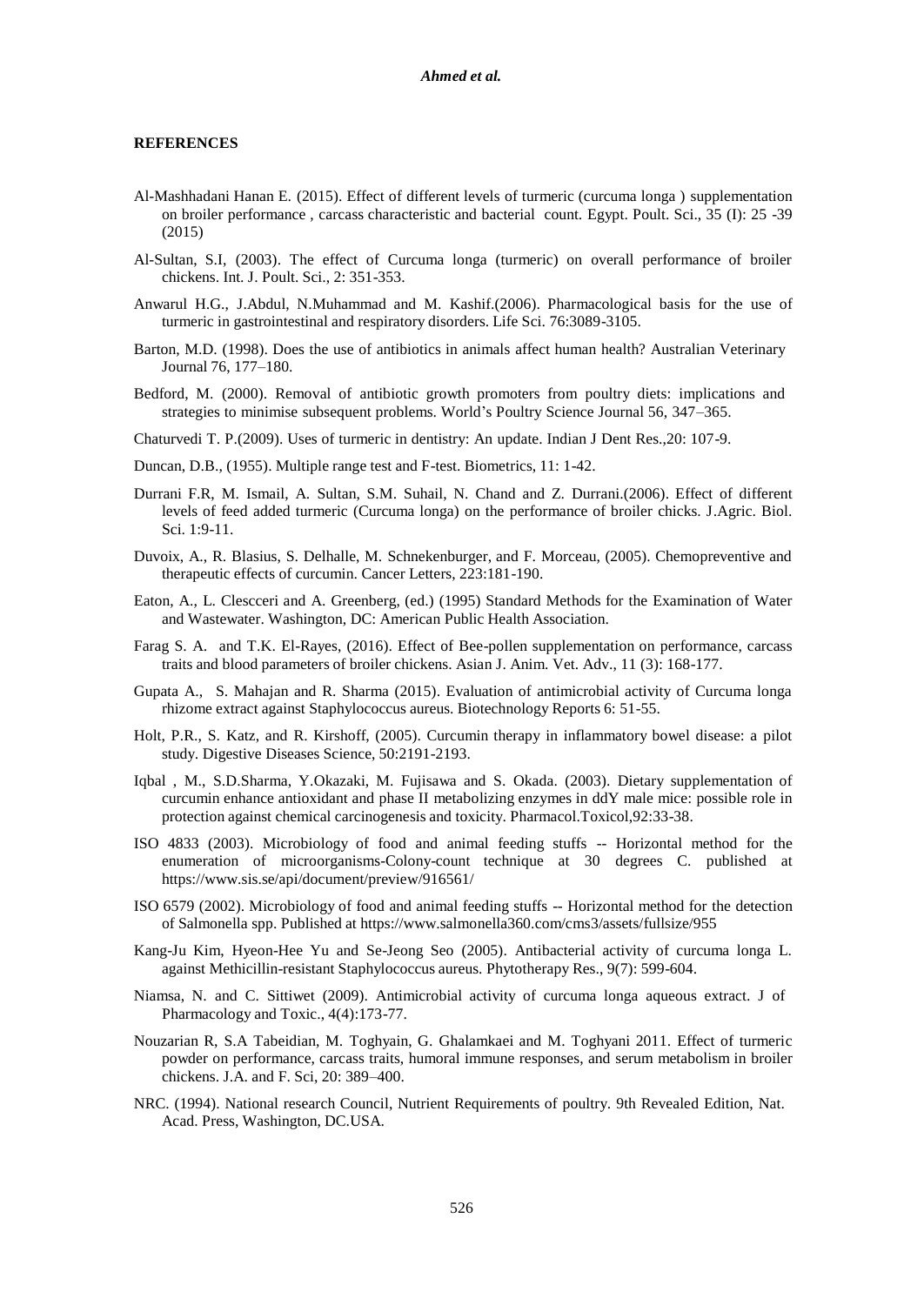- Osawa, T., Y. Sugiyama, M. Inayoshi and S. Kawakishi, (1995). Antioxidative activity of lower tetrahydrocurcuminoids. Biosci. Biotec. Biochem., 59:1609-12.
- Park B.S., M.R. Kim and S.E. Lee ( 2005). *Curcuma longa L*. constituents inhibit sortase A and Staphylococcus aureus cell adhesion to fibronectin. J Agric., Food Chem., 16; 53(23): 9005-9.
- Patterson, J.A., K.M. Burkholder, (2003) Application of prebiotics and probiotics in poultry production. Poult Sci. 82: 627-631.
- Platel K. and K. Srinivasan (2000). Influence of dietary spices or their active principles on pancreatic digestive enzymes in albino rats. Food / Nahrung, 44(1):42-46.
- Rajput, N., N. Muhammad., R. Yan, X. Zhong, and T. Wang. (2012). Effect of dietary supplementation of curcumin on growth performance, intestinal morphology and nutrients utilization of broiler chicks. J. Poult. Sci. 50: 44-52.
- Rambir S., C. Ramesh, B. Mridula (2002). Antibacterial activity of Curcuma longa rhizome extract on pathogenic bacteria. Current Science Sept 2002; 83(6): 737-40.
- Soni, K.B., A. Rajan, and R. Kuttan, (1997). Reversal of aflatoxin induced liver damage by turmeric and curcumin. Cancer Letters, 66:115–121.
- SPSS Inc (2010). Released 2009. PASW Statistics for Windows, Version 18.0. Chicago: SPSS Inc.
- Stephen Cohen and Kenneth Hargreaves (2007). Pathways of the pulp 9th ed. (Mosby publishers, St Louis) 318-19
- Toghyani, M., M. Toghyani, A.A. Gheisari, G. Ghalamkari, and M. Mohammadrezaei (2010). Growth performance, serum biochemistry and blood hematology of broiler chicks fed different levels of black seed (Nigella sativa) and peppermint (Mentha piperita). Livestock Science, 129: 173-178.
- Toghyani, M., M. Toghyani, A.A. Gheisari, G. Ghalamkari, and S. Eghbalsaeid (2011). Evaluation of cinnamon and garlic as antibiotic growth promoter substitutions on performance, immune responses, serum biochemical and haematological parameters in broiler chicks. Livestock Science, 138:167- 173.
- Wenk, C. (2003). Herbs and botanicals as feed additives in monogastric animals Asian-Australas J Anim Sci, 16 (2003), pp. 282-289.
- Whitehead, C.C. (2002). Nutrition and poultry welfare. World's Poultry Science Journal 58, 349–356.
- Wuthi-Udomlert, M., W.Grisanapan, O. Luanratana, and W. Caichompoo, (2000). Antifungal activity of Curcuma longa grown in Thailand. Southeast Asian Journal of Tropical Medicine Public Health, 31:178-182.